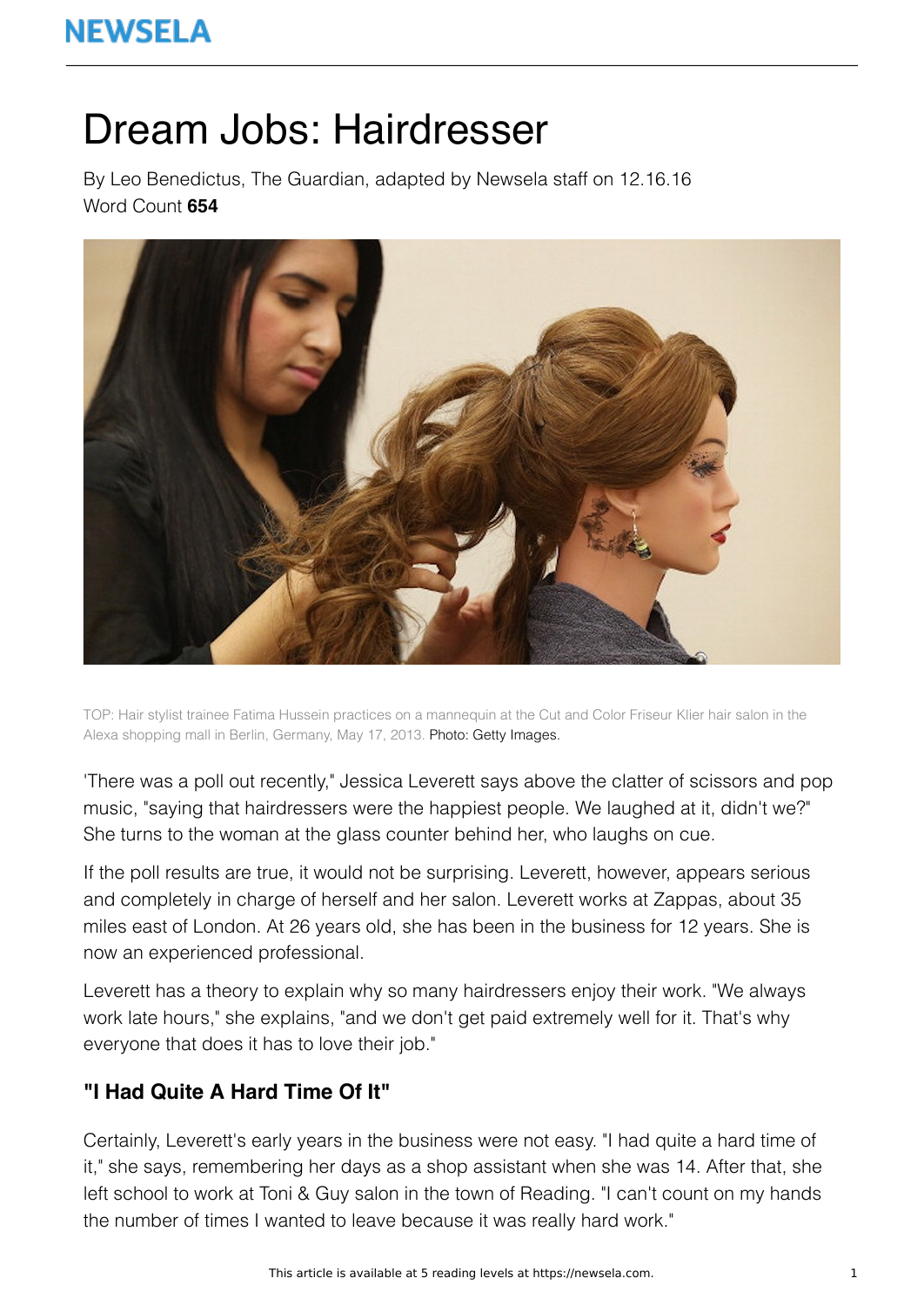### **A Nervous Wreck**

When Leverett was finally allowed to cut hair she was a nervous wreck. "My very first haircut I did as a junior, I actually cut my lady's neck," she remembers with horror. "With my boss watching me at the time, it was the most nerve-racking thing I'd ever done in my life."

So, when the stress was so high, the money bad and the hours long, where did her strength to keep going come from? "It's in creativity," she answers without hesitation. "It's in the passion."

#### **14 Basic Haircuts**

Leverett's training at Toni & Guy lasted for 2 1/2 years. "We learned 14 basic haircuts, which covers everything," she explains. "But then we mix and match them together as we get more confident to create other haircuts."

Leverett stayed with Toni & Guy for three years before moving to Zappas, where she is now manager. This means she gets to cut hair and be the boss. It's a change of pace she enjoys. Nevertheless, contact with customers is what she cherishes most.

People don't just talk to their hairdresser about the happy things, however, and Leverett's role can be more like that of a therapist sometimes. "I've had women in tears in here. But we can't show our problems to people, so we're a bit like actresses."

#### **Whatever It Takes To Make Customers Happy**

As manager, it is also Leverett's responsibility to deal with any complaints that arise. The key is to do whatever it takes to make customers happy before they leave the salon.

For Leverett, as for every hairdresser, the one customer that she would most like to work on - and never will – is herself. "The best wish that a hairdresser could ever have would be to have hair that you could take off your head and cut," she says.

Until removable hair is invented, Leverett's favorite customer will always be the long-haired woman who walks in having finally decided to go short. "Some girls are scared of it, but I love chopping it all off," she says. "That's the most amazing thing in the world."

#### **Job Stats**

Current position: Salon manager at Zappas

**Pay:** "I get paid commission, and for management and training, so it varies. But I take home roughly £1,500 to £1,600 (about \$1,860 to \$1,983) a month."

**Hours:** "A five-day week with long days, and we only get a 45-minute lunch break. Sometimes we do have little breaks between customers."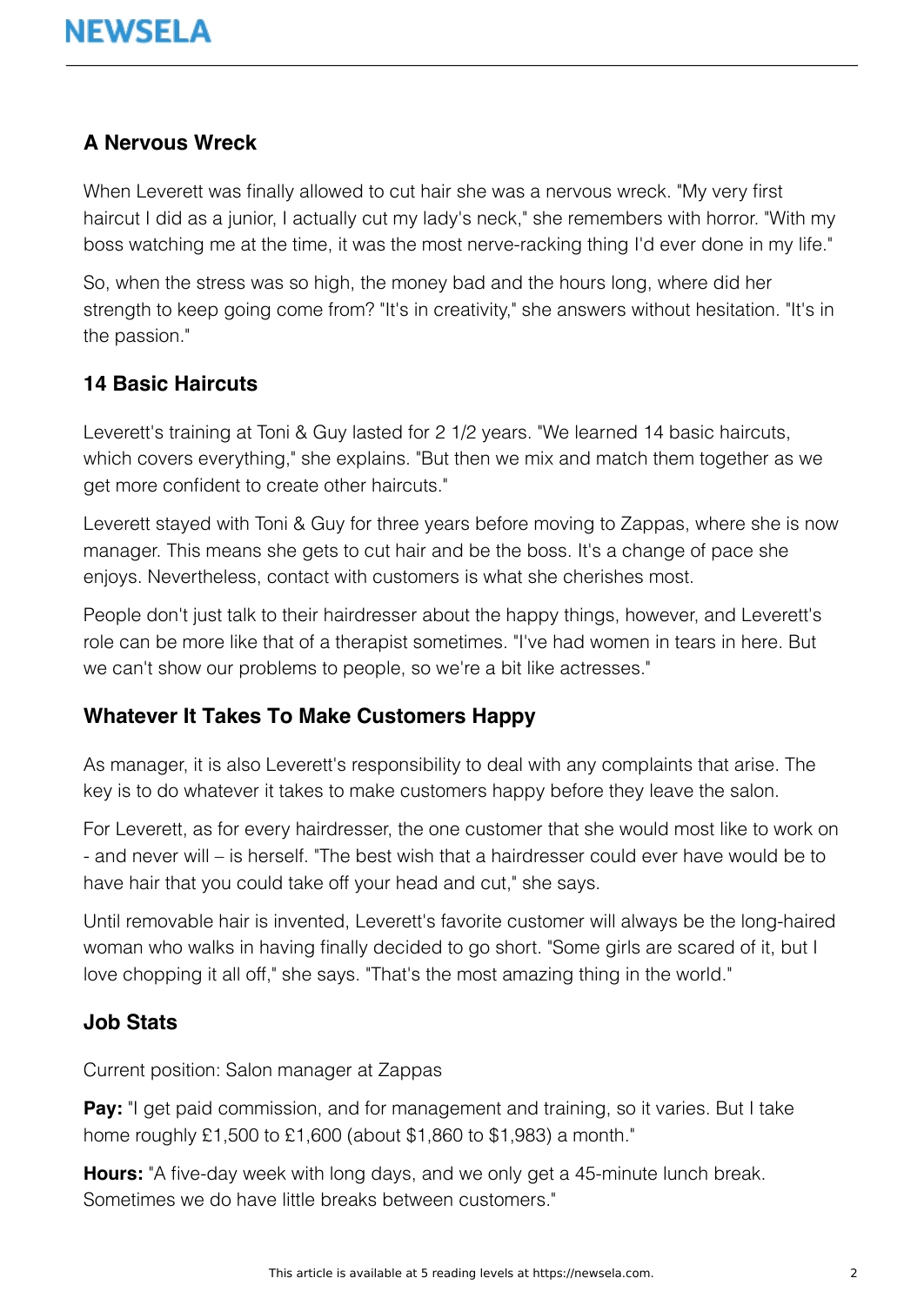**Career high:** "Every day is different, and every person you talk to is different."

**Career low:** "Pay and hours, probably. We love what we do, but we all feel we deserve a bit more."